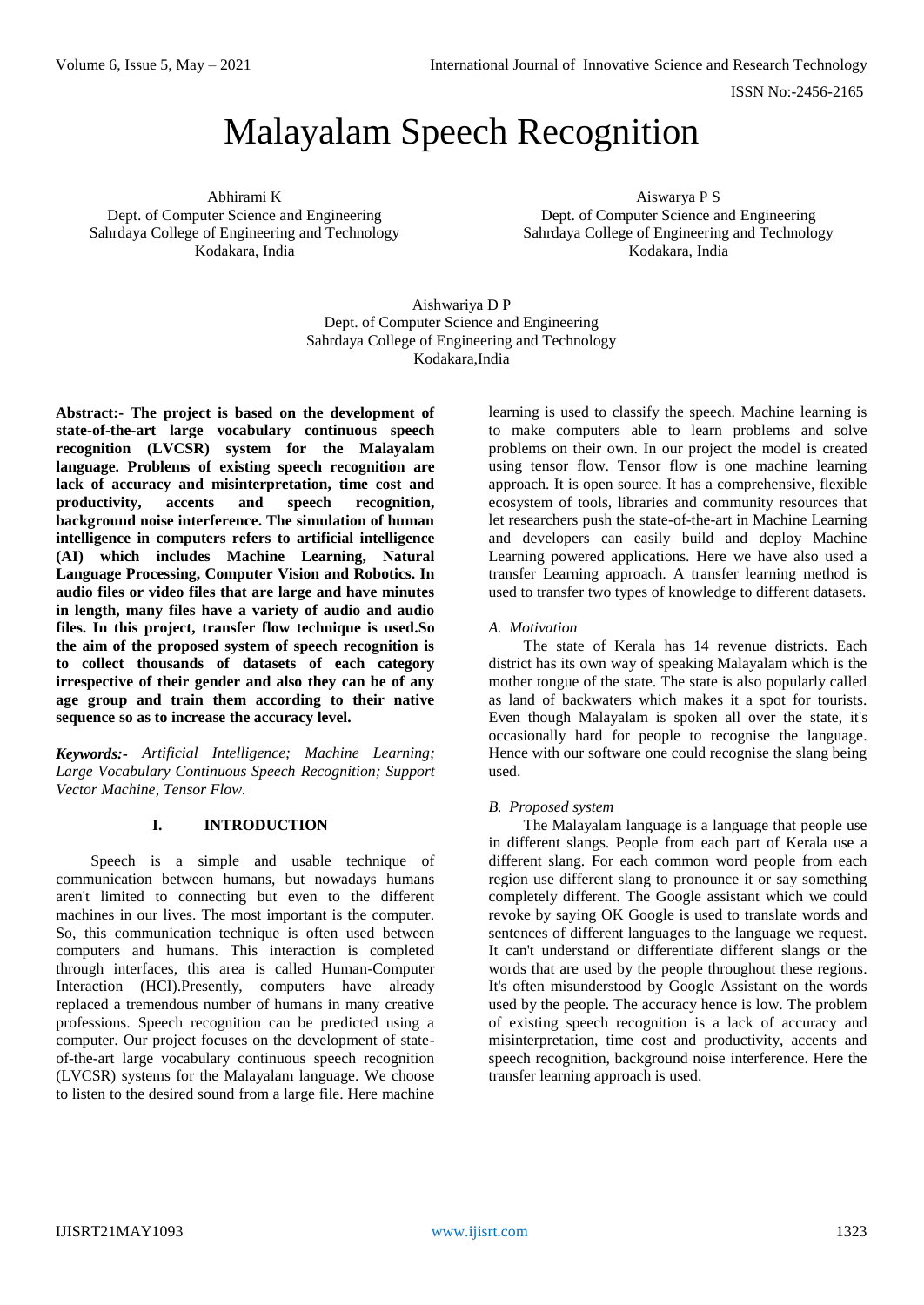

### **II. METHODOLOGY**

The project was implemented using google cloud platform. The Google cloud platform is a suite for cloud computing services provided by Google. It runs on the same infrastructure that Google uses internally for its end user's products such as Google search, File Manager, Gmail, Classroom et cetera. It provides modular cloud services including computing, data storage, analytics and machine learning.It provides infrastructure as a service ,serverless computing environment, and platform as service. It is part of google cloud service.

The whole project was also done on TeachableMachine as a trial for checking the credibility of the project and for also getting a more wide picture of the project's working.It is also a product of Google which actually helps anyone who is interested in learning and conducting experiments or doing any projects related to AI. It helps one train their computer to recognise images, audios and also helps in creating snake games.

The audio classification problem is used here to classify the slangs. It is also called acoustic event detection. It is the process of listening and analysing the audio recordings. For classification, audio recordings are

converted into spectrograms, then we input them to a CNN plus linear classifier model which produces predictions of the class in which they belong. The simplest and easiest way to explain the process of audio classification is that: firstly the audio is collected; it is then converted into the form of a spectrogram. Later it is then inputted to CNN architecture.After further procedures it is then inputted to linear classifier which helps in classifying those audio into its respective labels or classes. It requires understanding of the underlying frequency structure of acoustic signals. Here we need to build a model which has knowledge of features for each audio class so that during the evaluation, it understands and classifies a given audio segment into corresponding class.

BERT is a natural language processing model proposed by researchers at Google Research 2018. The main reason for the good performance of the BERT model is the use of semi-supervised learning. The model is trained for a specific task enabling it to understand the pattern of the language.It has language processing capabilities that can be used to empower other models. It is basically an encoder stack of transformer architecture. An encoder-decoder network which uses self attention on the deoder side. Longshort term memory is an artificial recurrent neural network architecture used in deep learning.